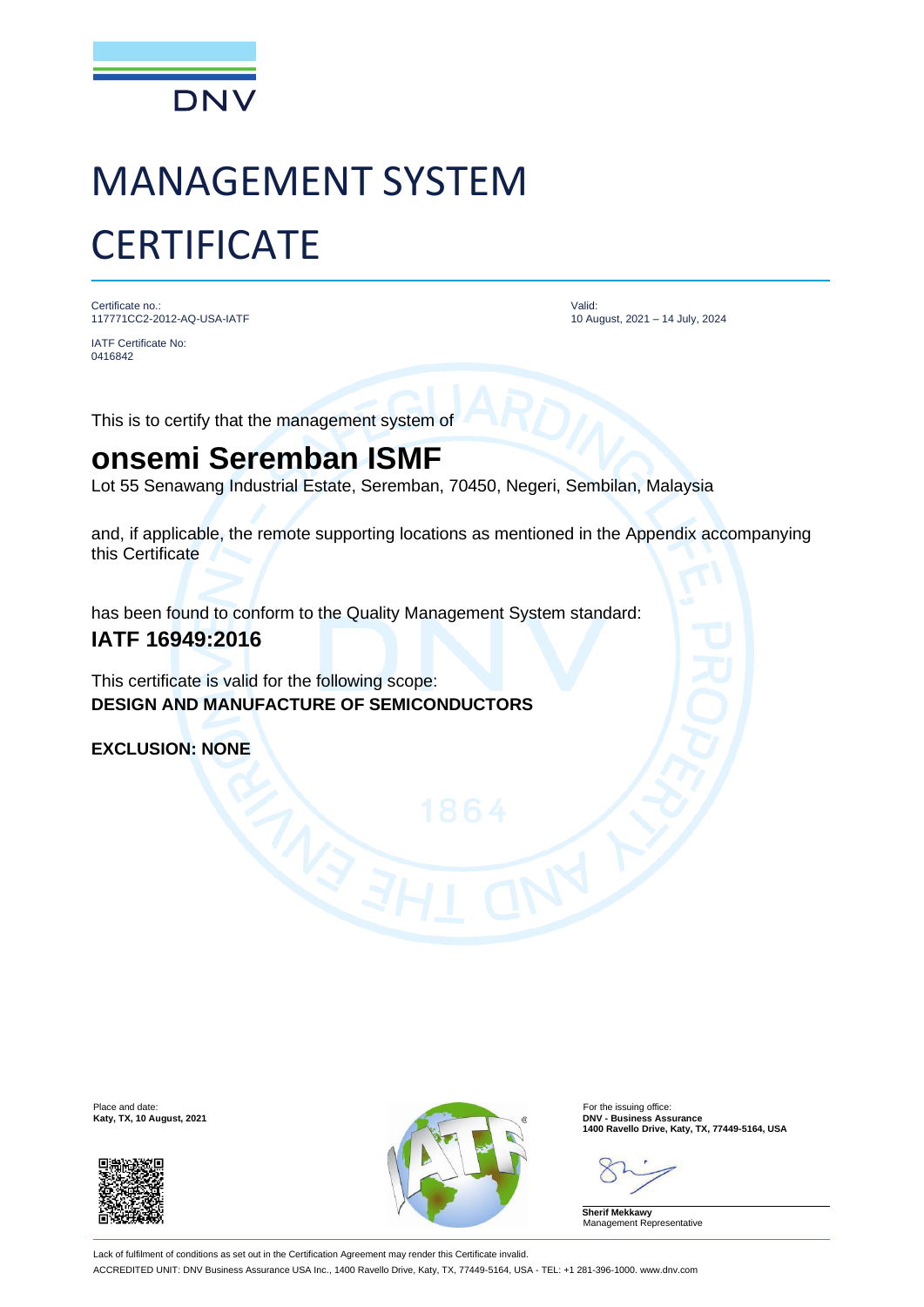

Certificate no.: 117771CC2-2012-AQ-USA-IATF IATF Certificate No: 0416842 Place and date: Katy, TX, 10 August, 2021

## **Appendix to Certificate**

#### **onsemi Seremban ISMF**

Remote Support Locations included in the certification are as follows:

| <b>Site Name</b>              | <b>Site Address</b>                                                                                                             | <b>RSL Activities</b>                                                                                                                                                                                                                                                   | <b>Certification</b><br>Body |
|-------------------------------|---------------------------------------------------------------------------------------------------------------------------------|-------------------------------------------------------------------------------------------------------------------------------------------------------------------------------------------------------------------------------------------------------------------------|------------------------------|
| onsemi Beijing                | Room516,5/F, Block A, Innovation<br>Plaza, Tsinghua Science Park<br>Haidian District Beijing P.R. China<br>100084               | <b>Sales</b>                                                                                                                                                                                                                                                            | <b>DNV</b>                   |
| onsemi Bengaluru              | Prestige Saleh Ahmed 01-06 Floor,<br>#105 Infantry Road, - 65001,<br>Bengaluru, India                                           | <b>Sales</b>                                                                                                                                                                                                                                                            | <b>DNV</b>                   |
| onsemi Brno                   | Videnska 125, 619 00, Brno, Czech<br>Republic                                                                                   | <b>Product Design</b>                                                                                                                                                                                                                                                   | <b>DNV</b>                   |
| onsemi Bundang                | 7th & 9th Floors, Hunus Bldg., 93<br>Baekhyeon-ro, Bundang-gu,<br>Seongnam-si, Gyeonggi-do, Seoul,<br>13595, Korea              | <b>Customer Service, Sales</b>                                                                                                                                                                                                                                          | <b>DNV</b>                   |
| onsemi Corporate Headquarters | 5005 East McDowell Road,<br>Phoenix, AZ, 85008, USA                                                                             | <b>Contract Review, Quality System</b><br>Management, Customer Service,<br>Product Design, Information<br>Technologies, Laboratory,<br>Logistics, Management Review,<br>Policy Making, Sales, Strategic<br>Planning, Supplier Management,<br><b>Warranty Management</b> | <b>DNV</b>                   |
| onsemi East Greenwich         | 1900 South Country Trail, East<br>Greenwich, RI, 02818-1631, USA                                                                | <b>Product Design</b>                                                                                                                                                                                                                                                   | <b>DNV</b>                   |
| onsemi Kokomo                 | 2529 Commerce Drive, Suite B,<br>Kokomo, IN, 46902, USA                                                                         | <b>Sales</b>                                                                                                                                                                                                                                                            | <b>DNV</b>                   |
| onsemi Kuala Lumpur           | Lot 1.02, Level One, KPMG Tower<br>State No. #8, First Avenue, 47800,<br>Bandar Utama, Petaling Jaya,<br>Kuala Lumpur, Malaysia | Information Technologies,<br>Purchasing, Supplier Management                                                                                                                                                                                                            | <b>DNV</b>                   |
| onsemi Livonia                | 19500 Victor Parkway, Suite 375,<br>Livonia, MI, 48152-7012, USA                                                                | <b>Sales</b>                                                                                                                                                                                                                                                            | <b>DNV</b>                   |
| onsemi Mechelen               | Schalienhoevedreef 20B, B-2800<br>Mechelen, Belgium                                                                             | <b>Product Design</b>                                                                                                                                                                                                                                                   | <b>DNV</b>                   |
| onsemi Munich                 | Einsteinring 28, 85609 Aschheim,<br>Munich, Germany                                                                             | Sales                                                                                                                                                                                                                                                                   | <b>DNV</b>                   |
| onsemi Nagoya                 | 8F Nagoya daiichi Bldg, 1-19-24<br>Nishiki, Naka-ku, Nagoya City,<br>Aichi, 460-0003 Japan                                      | Sales                                                                                                                                                                                                                                                                   | <b>DNV</b>                   |
| onsemi Osaka                  | 5F Dojima Avanza, 1 Chrome-6-20<br>Dojima, Kita-ku, Osaka City, 530-<br>0003 Japan                                              | Sales                                                                                                                                                                                                                                                                   | <b>DNV</b>                   |
| onsemi Oudenaarde             | Westerring 15, 9700 Oudenaarde,<br>Belgium                                                                                      | Laboratory, Product Design,<br>Supplier Management                                                                                                                                                                                                                      | <b>DNV</b>                   |

Lack of fulfilment of conditions as set out in the Certification Agreement may render this Certificate invalid.

ACCREDITED UNIT: DNV Business Assurance USA Inc., 1400 Ravello Drive, Katy, TX, 77449-5164, USA - TEL: +1 281-396-1000. www.dnv.com